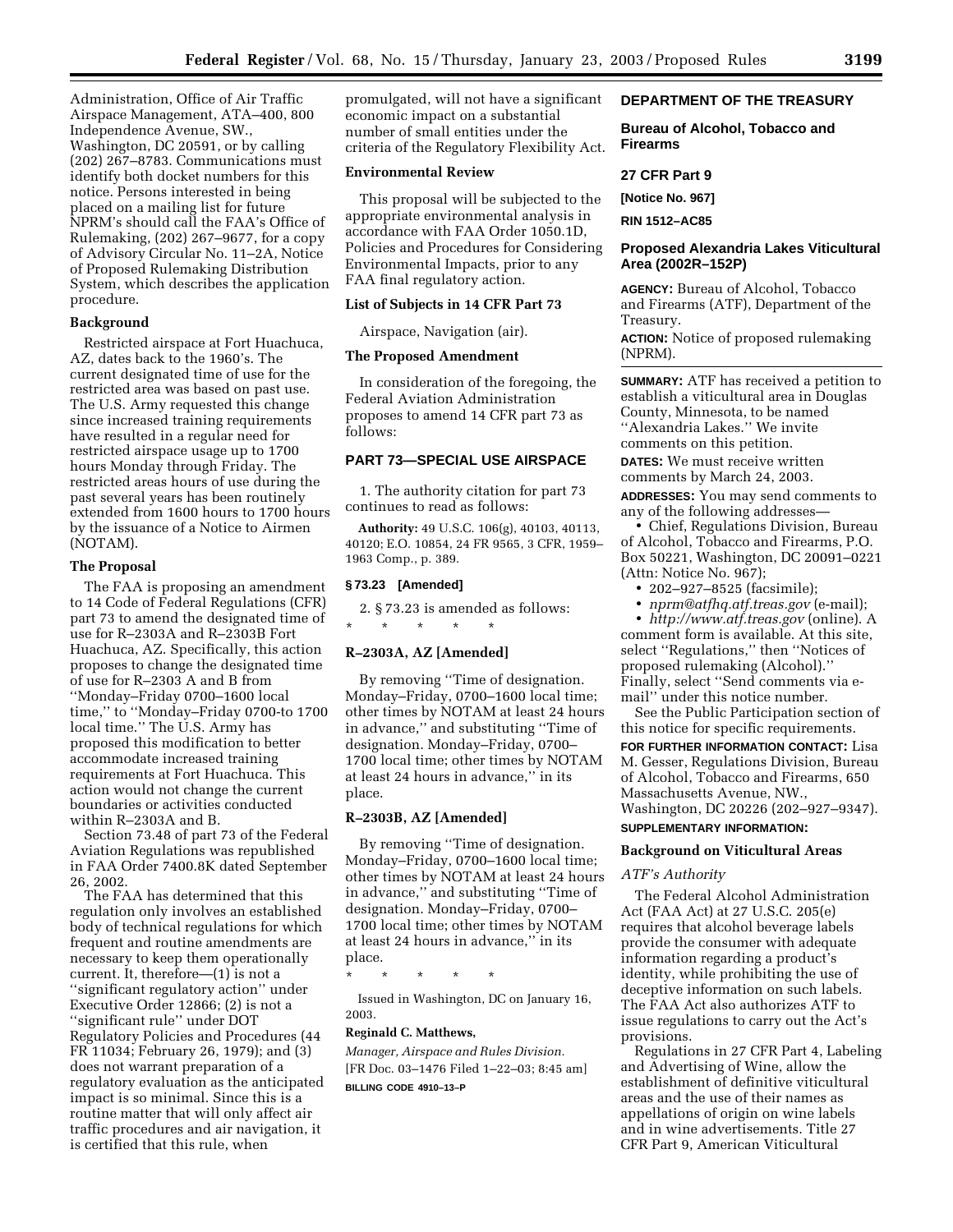Areas, contains the list of approved viticultural areas.

## *Definition of an American Viticultural Area*

Title 27 CFR 4.25a(e)(1) defines an American viticultural area as a delimited grape-growing region distinguishable by geographic features whose boundaries have been delineated in subpart C of part 9.

#### *Requirements*

Section 4.25a(e)(2) outlines the procedure for proposing an American viticultural area. Anyone interested may petition ATF to establish a grapegrowing region as a viticultural area. The petition must include—

• Evidence of local and/or national name recognition of the proposed viticultural area as the area specified in the petition;

• Historical or current evidence that the boundaries of the proposed viticultural area are as specified in the petition;

• Evidence of geographical characteristics, such as climate, soils, elevation, physical features, etc., that distinguish the proposed area from surrounding areas;

• A description of the specific boundaries of the proposed viticultural area, based on features reflected on maps that are approved by the United States Geological Survey (USGS) and of the largest applicable scale; and

• A copy or copies of the appropriate USGS-approved map(s) with the boundaries prominently marked.

#### *Impact on Current Wine Labels*

If this NPRM is approved, bottlers who use brand names like the name of the viticultural area may be affected. Such bottlers must ensure that their existing products are eligible to use the name of the viticultural area as an appellation of origin. For a wine to be eligible, 85 percent of the grapes in the wine must have been grown within the viticultural area(s). See 27 CFR 4.25a(e)(3).

If the wine is ineligible, the bottler must change the brand name of that wine and obtain approval of the new label. Different rules apply if a permittee labels a wine in this category with a label approved as of July 7, 1986. See 27 CFR 4.39(i).

### **Alexandria Lakes Petition**

ATF has received a petition from Robert G. Johnson on behalf of Carlos Creek Winery, proposing to establish ''Alexandria Lakes'' as an American viticultural area. The proposed American viticultural area is located in Douglas County, Minnesota and encompasses approximately 17 square miles. Six fresh water lakes surround the area.

## *Name Evidence*

The petitioner submitted the following as evidence that the area is locally and nationally known as Alexandria Lakes:

• The *2002 Official Visitors Guide* for the Alexandria Lakes area published by the Alexandria Lakes Area Chamber of Commerce. This guide refers to the area as the ''Alexandria Lakes Area.''

• Several brochures that refer to the proposed area as the ''Alexandria Lakes Area.''

• A letter from the Alexandria Lake Area Sanitary District referring to the proposed area as the ''Alexandria Lake Area.''

#### *Evidence of Boundaries*

The petitioner has submitted the following as boundary evidence:

• U.S.G.S. Map (Alexandria West, Minn. 1966 (revised 1994));

• U.S.G.S. Map (Alexandria East, Minn. 1966 (revised 1994));

• U.S.G.S. Map (Lake Miltona West, Minn. 1969); and

• U.S.G.S. Map (Lake Miltona East, Minn. 1969).

The proposed Alexandria Lakes viticultural area is located in Douglas County, Minnesota. The proposed boundaries do not encompass the entire land mass known by that name. According to the petitioner, current viticulture and a unique microclimate limit the boundaries to those proposed. He also indicates that the area's geographic features help define the proposed viticultural area's borders. We will discuss these features further below.

#### *Geologic Features*

The petitioner states that glacial activity formed the proposed area at the end of the last ice age, 10,000 years ago. The soil is unique because the glacial activity gouged it from the surrounding areas. The steep glacial erosion produced a geographically isolated area that the region's deepest glacial lakes surround. These lakes are not only the deepest, but by volume, they are largest in the region.

The petitioner states that the most abundant soil found in the petitioned area is of the Nebish-Beltrami association. This association is very unique in that it makes up only 5% of the county. The U.S. Department of Agriculture Soil Conservation Service (USDASCS) defines this soil as deep, well and moderately well drained. The petitioner states that vegetation in the proposed area must survive on poorer soils and must have broader root systems than vegetation grown in the surrounding regions. According to the petitioner, the higher concentration of hardwood trees in the proposed area evidence this.

By contrast, the USDASCS defines the opposing lakeshores' soil, just west and north of the proposed area, as belonging to the Waukon-Flom association, which they describe as poorly drained. The petitioner indicates that these are alluvial wash plains containing heavy lomis soils and low wetlands.

The USDASCS defines the soil associations on the opposing shores just south and east of the proposed areas as belonging to the Arvilla-Sverdrup association. These soils formed in sand or sand and gravel outwash material and are described as excessively drained.

#### *Geographic Features*

According to the petitioner, the proposed area's geographic features further distinguish it from surrounding regions. Six fresh-water lakes almost completely surround the proposed area. To the north lies Lake Miltona, which is the largest lake in Douglas County. To the east is Lake Carlos, which is, according to the Alexandria Lakes Area Chamber of Commerce, the largest lake in the Alexandria Lakes chain. South of the border are two small lakes, Lake Louise and Lake Alvin, and a medium size lake, Lake Darling. West lies Lake Ida, which is one of the largest lakes in the area.

#### *Climate*

The petitioner provided climate data for the years 1992 through 2001 from the University of Minnesota Meteorological Department's Web site. The data indicates that the proposed area receives on average more precipitation than the surrounding regions. The petitioned area's average precipitation is approximately 23.65 inches per year. By contrast, Osakis, Wadena, and Ashby Counties, which are located east, north, and west, respectively, of the petitioned area, all received between 1 to 3 more inches of precipitation per year. The petitioner states the difference is due to the seasonal southern winds that blow through the petitioned area producing moisture updrafts that result in rain clouds generally north and east of the area.

The petitioner states that the proposed area receives less annual snowfall than the surrounding regions. The petitioned area's average snowfall is approximately 47.67 inches per year. By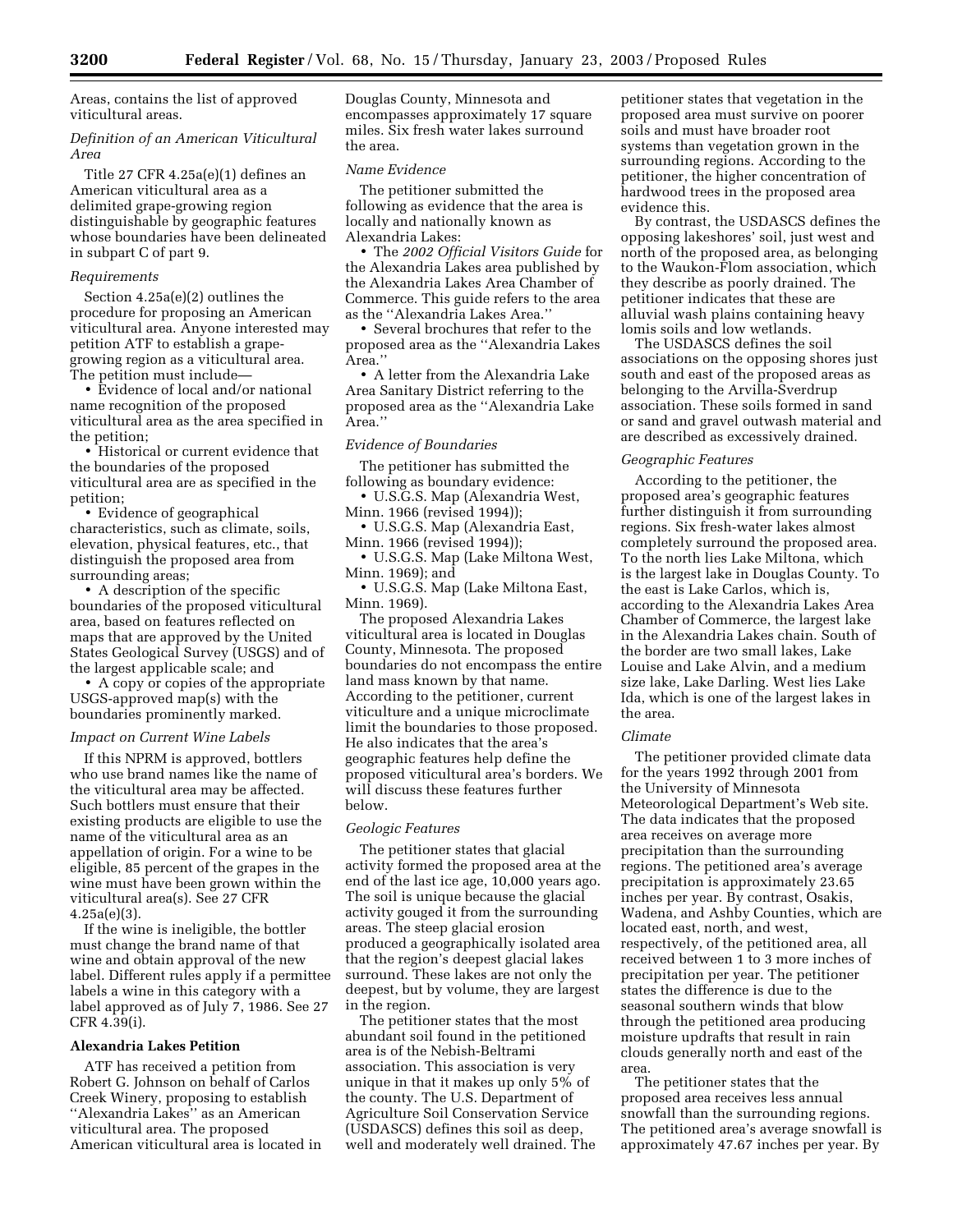contrast, Osakis, Wadena, and Ashby, all receive between 4 to 8 more inches of snowfall per year.

According to the petitioner, ''the drier climate and lighter snow cover makes for lowered water tables, but watershed flowing from areas to the north and east replenish the water and maintain constant lake water levels.'' In addition, the petitioner states that the petitioned area has temperature averages that are generally warmer in the winter and cooler in the summer than those of adjacent areas.

## **Public Participation**

## *Comments*

We request comments from anyone interested. Please support your comments with specific information. Examples include name evidence and data about growing conditions or area boundaries.

Although we do not acknowledge receipt, we will consider your comments if we receive them on or before the closing date. We will consider comments received after the closing date if time permits. We regard all comments as originals.

You may submit comments in any of four ways.

• *By mail:* You may send written comments to ATF at the address listed in the Addresses section.

• *By facsimile:* You may submit comments by facsimile transmission to 202–927–8525. Faxed comments must—

(1) Be legible;

(2) Reference this Notice number;

(3) Be on  $8\frac{1}{2}$  by 11-inch paper;

(4) Contain a legible, written

signature; and

(5) Be five or less pages long. This limitation assures electronic access to our equipment. We will not accept faxed comments that exceed five pages.

• *By e-mail:* You may e-mail comments to *[nprm@atfhq.atf.treas.gov.](mailto:nprm@atfhq.atf.treas.gov)* Comments transmitted by electronicmail must—

(1) Contain your name, mailing address, and e-mail address;

(2) Reference this Notice number on the subject line; and

(3) Be legible when printed on 81⁄2 by 11-inch paper. We will not acknowledge receipt of e-mail.

• *Online:* We provide a comment form with the online copy of this proposed rule. See the ATF Internet Web site at *[http://www.atf.treas.gov.](http://www.atf.treas.gov)*

You may also write to the Director to ask for a public hearing. The Director reserves the right to determine, in light of all circumstances, whether a public hearing will be held.

## *Disclosure*

You may inspect copies of the petition, the proposed regulations, the appropriate maps, and any written comments by appointment. The ATF Reading Room, Public and Governmental Affairs, is located in room 6480 at 650 Massachusetts Avenue, NW., Washington, DC 20226. You may also obtain copies at 20 cents per page. If you want to view or request copies of comments, call the ATF librarian at telephone number 202–927– 7890.

For your convenience, we will post comments received in response to this Notice on the ATF Web site. All comments posted on our Web site will show the names of commenters but not street addresses, telephone numbers, or e-mail addresses. We may also omit voluminous attachments or material that we consider unsuitable for posting. In all cases, the full comment will be available in the ATF Reading Room. To access online copies of the comments on [this rulemaking, visit](http://www.atf.treas.gov) *http:// www.atf.treas.gov/* and select ''Regulations,'' then ''Notices of proposed rulemaking (Alcohol).'' Next, select ''View Comments'' under this Notice number. Finally, select ''Notice of Proposed Rulemakings Comments'' and this Notice number.

#### *Confidentiality*

We do not recognize any submitted material as confidential. We will disclose all information that relates to the comments, including the identity of the commenters. Do not enclose in your comments any material you consider confidential or inappropriate for disclosure.

#### **Regulatory Analyses and Notices**

#### *Paperwork Reduction Act*

We propose no requirement to collect information. Therefore, the provisions of the Paperwork Reduction Act of 1995, 44 U.S.C. 3507, and its implementing regulations, 5 CFR part 1320, do not apply.

#### *Regulatory Flexibility Act*

We certify that this regulation will not have a significant economic impact on a substantial number of small entities, including small businesses. The establishment of viticultural areas represents neither ATF endorsement nor approval of the quality of wine produced in the areas. Rather, it allows identification of areas distinct from one another where a given quality, reputation, or other characteristic of the wine produced in the area is essentially attributable to its geographical origin.

We believe that the establishment of viticultural areas allows wineries to describe more accurately the origin of their wines to consumers and helps consumers identify the wines they purchase. Thus, any benefit derived from the use of a viticultural area name is the result of the proprietor's efforts and consumer acceptance of wines from that area.

#### *Executive Order 12866*

This proposed rule is not a ''significant regulatory action'' as defined by Executive Order 12866. Therefore, no regulatory assessment is required.

## *Drafting Information*

The principal author of this document is Lisa M. Gesser, Regulations Division, Bureau of Alcohol, Tobacco and Firearms.

## **List of Subjects in 27 CFR Part 9**

Administrative practices and procedures, Consumer protection, Viticultural areas, and Wine.

#### **Authority and Issuance**

ATF proposes to amend 27 CFR part 9 as follows:

## **PART 9—AMERICAN VITICULTURAL AREAS**

1. The authority citation for part 9 continues to read as follows:

**Authority:** 27 U.S.C. 205.

# **Subpart C—Approved American Viticultural Areas**

2. Amend subpart C by adding § 9.177 to read as follows:

#### **§ 9.177 Alexandria Lakes**

(a) *Name*. The name of the viticultural area described in this section is ''Alexandria Lakes''.

(b) *Approved maps*. The appropriate maps for determining the boundary of the Alexandria Lakes viticultural area are the following four U.S.G.S. topographical maps (7.5 minute series

1:24000 scale):

(1) ''Alexandria West, Minn.,'' 1966, revised 1994.

(2) ''Alexandria East, Minn.,'' 1966, revised 1994.

(3) ''Lake Miltona East, Minn.,'' 1969. (4) ''Lake Miltona West, Minn.,'' 1969.

(c) *Boundaries*. The proposed Alexandria Lakes viticultural area is located in Douglas County, Minnesota and is encompassed by 6 fresh water lakes in an area of approximately 17 square miles. The proposed boundaries are as follows:

(1) The beginning point is located on Alexandria West, Minn. map between